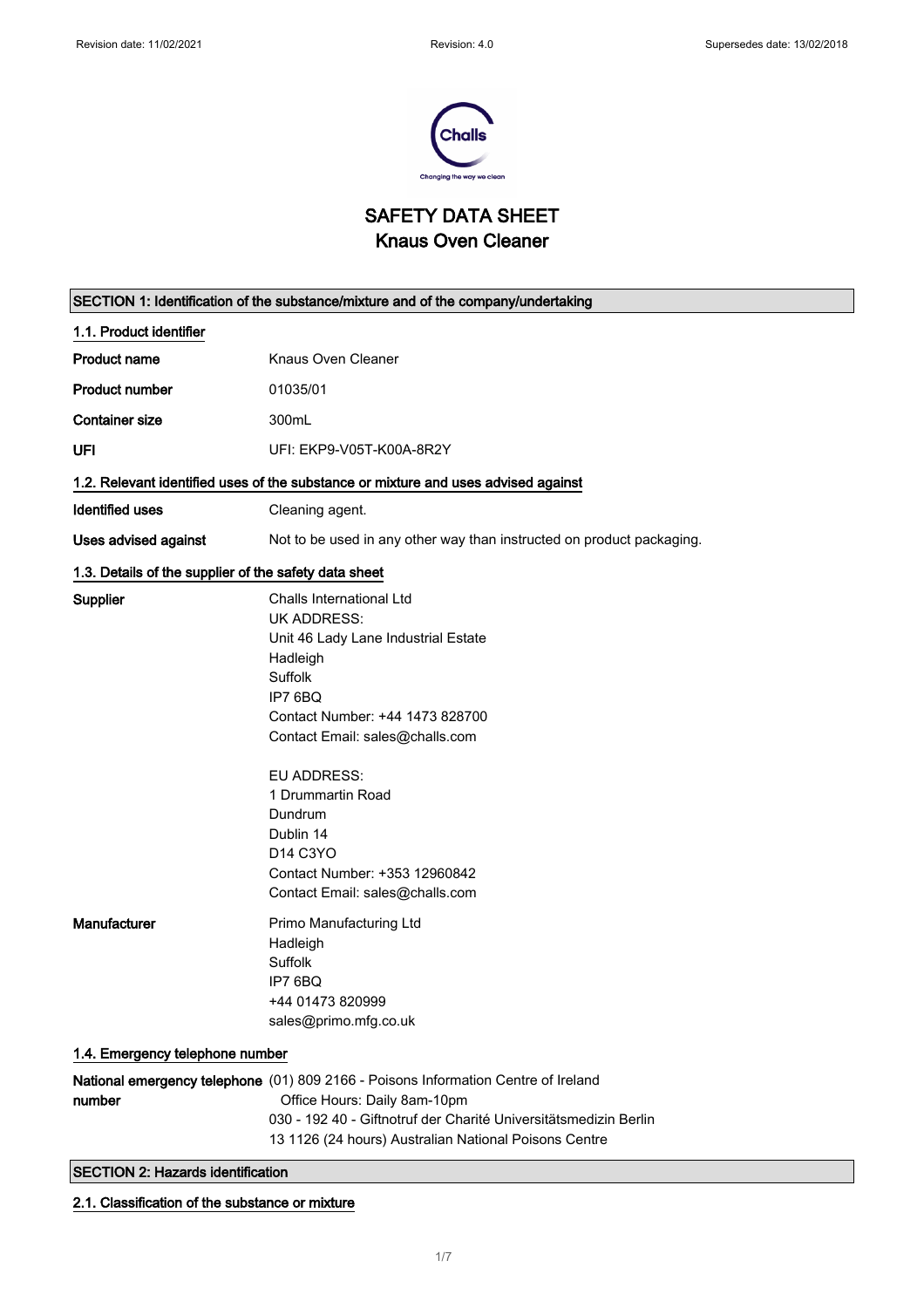| Classification (EC 1272/2008)                            |                                                                                                                                                                                                                                                                                                                                                                            |
|----------------------------------------------------------|----------------------------------------------------------------------------------------------------------------------------------------------------------------------------------------------------------------------------------------------------------------------------------------------------------------------------------------------------------------------------|
| <b>Physical hazards</b>                                  | Not Classified                                                                                                                                                                                                                                                                                                                                                             |
| <b>Health hazards</b>                                    | Eye Irrit. 2 - H319                                                                                                                                                                                                                                                                                                                                                        |
| <b>Environmental hazards</b>                             | Not Classified                                                                                                                                                                                                                                                                                                                                                             |
| Classification (67/548/EEC or R52/53<br>1999/45/EC)      |                                                                                                                                                                                                                                                                                                                                                                            |
| 2.2. Label elements                                      |                                                                                                                                                                                                                                                                                                                                                                            |
| <b>Hazard pictograms</b>                                 |                                                                                                                                                                                                                                                                                                                                                                            |
|                                                          |                                                                                                                                                                                                                                                                                                                                                                            |
| Signal word                                              | Warning                                                                                                                                                                                                                                                                                                                                                                    |
| <b>Hazard statements</b>                                 | H319 Causes serious eye irritation.                                                                                                                                                                                                                                                                                                                                        |
| <b>Precautionary statements</b>                          | P264 Wash contaminated skin thoroughly after handling.<br>P280 Wear protective gloves/ protective clothing/ eye protection/ face protection.<br>P305+P351+P338 IF IN EYES: Rinse cautiously with water for several minutes. Remove<br>contact lenses, if present and easy to do. Continue rinsing.<br>P337+P313 If eye irritation persists: Get medical advice/ attention. |
| Detergent labelling                                      | < 5% anionic surfactants                                                                                                                                                                                                                                                                                                                                                   |
| 2.3. Other hazards                                       |                                                                                                                                                                                                                                                                                                                                                                            |
|                                                          | This substance is not classified as PBT or vPvB according to current EU criteria.                                                                                                                                                                                                                                                                                          |
| <b>SECTION 3: Composition/information on ingredients</b> |                                                                                                                                                                                                                                                                                                                                                                            |

| 3.2. Mixtures                                |                      |          |
|----------------------------------------------|----------------------|----------|
| 2-(2-butoxyethoxy)ethanol                    |                      | $1 - 5%$ |
| CAS number: 112-34-5                         | EC number: 203-961-6 |          |
| <b>Classification</b><br>Eye Irrit. 2 - H319 |                      |          |
| 2,3-dimethyl-1,3-dioxolan-4-ylmethanol       |                      | $1 - 5%$ |
| CAS number: 100-79-8                         | EC number: 202-888-7 |          |
| Classification<br>Eye Irrit. 2 - H319        |                      |          |
| 2-isobutyl-2-methyl-1,3-dioxolane-4-methanol |                      | $1 - 5%$ |
| CAS number: 5660-53-7                        |                      |          |
| <b>Classification</b><br>Eye Dam. 1 - H318   |                      |          |

The Full Text for all R-Phrases and Hazard Statements are Displayed in Section 16.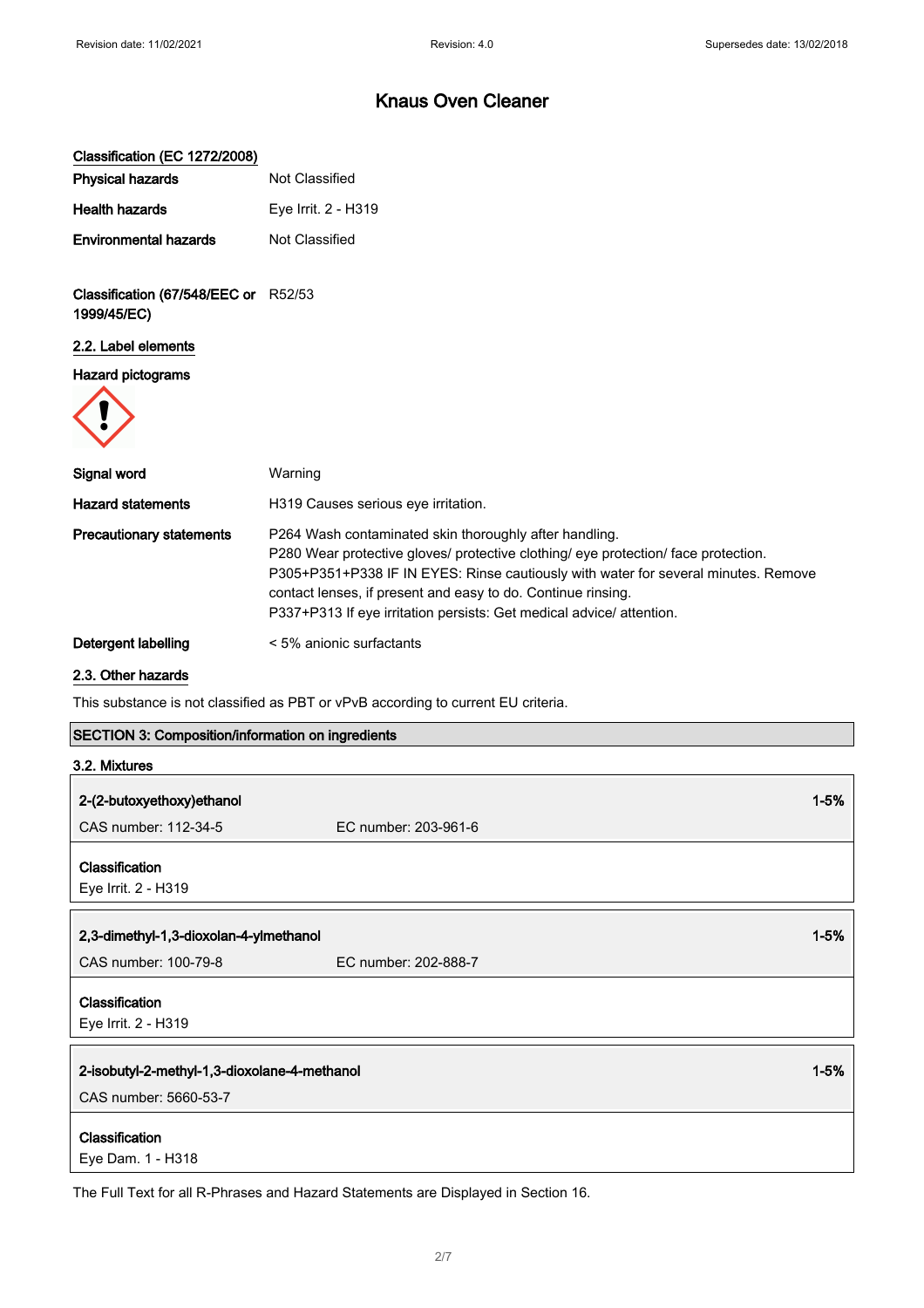### SECTION 4: First aid measures

| 4.1. Description of first aid measures                     |                                                                                                                                                                                                                                                                                                                                                                                                                                                                                                                                                                 |
|------------------------------------------------------------|-----------------------------------------------------------------------------------------------------------------------------------------------------------------------------------------------------------------------------------------------------------------------------------------------------------------------------------------------------------------------------------------------------------------------------------------------------------------------------------------------------------------------------------------------------------------|
| Inhalation                                                 | Remove affected person from source of contamination. Keep affected person warm and at<br>rest. Get medical attention if symptoms are severe or persist.                                                                                                                                                                                                                                                                                                                                                                                                         |
| Ingestion                                                  | Rinse mouth thoroughly with water. Never give anything by mouth to an unconscious person.<br>Get medical attention immediately.                                                                                                                                                                                                                                                                                                                                                                                                                                 |
| <b>Skin contact</b>                                        | Remove affected person from source of contamination. Take off immediately all contaminated<br>clothing and wash it before reuse. Wash skin thoroughly with soap and water. Get medical<br>attention if symptoms are severe or persist.                                                                                                                                                                                                                                                                                                                          |
| Eye contact                                                | Remove affected person from source of contamination. Rinse immediately with plenty of<br>water. Remove any contact lenses and open eyelids wide apart. Continue to rinse for at least<br>15 minutes and get medical attention.                                                                                                                                                                                                                                                                                                                                  |
|                                                            | 4.2. Most important symptoms and effects, both acute and delayed                                                                                                                                                                                                                                                                                                                                                                                                                                                                                                |
| <b>General information</b>                                 | The severity of the symptoms described will vary dependent on the concentration and the<br>length of exposure.                                                                                                                                                                                                                                                                                                                                                                                                                                                  |
|                                                            | 4.3. Indication of any immediate medical attention and special treatment needed                                                                                                                                                                                                                                                                                                                                                                                                                                                                                 |
| <b>Specific treatments</b>                                 | Treat symptomatically.                                                                                                                                                                                                                                                                                                                                                                                                                                                                                                                                          |
| <b>SECTION 5: Firefighting measures</b>                    |                                                                                                                                                                                                                                                                                                                                                                                                                                                                                                                                                                 |
| 5.1. Extinguishing media                                   |                                                                                                                                                                                                                                                                                                                                                                                                                                                                                                                                                                 |
| Suitable extinguishing media                               | The product is not flammable. Use fire-extinguishing media suitable for the surrounding fire.                                                                                                                                                                                                                                                                                                                                                                                                                                                                   |
| 5.2. Special hazards arising from the substance or mixture |                                                                                                                                                                                                                                                                                                                                                                                                                                                                                                                                                                 |
| Specific hazards                                           | None known.                                                                                                                                                                                                                                                                                                                                                                                                                                                                                                                                                     |
| 5.3. Advice for firefighters                               |                                                                                                                                                                                                                                                                                                                                                                                                                                                                                                                                                                 |
| Special protective equipment<br>for firefighters           | Wear positive-pressure self-contained breathing apparatus (SCBA) and appropriate protective<br>clothing.                                                                                                                                                                                                                                                                                                                                                                                                                                                        |
| <b>SECTION 6: Accidental release measures</b>              |                                                                                                                                                                                                                                                                                                                                                                                                                                                                                                                                                                 |
|                                                            | 6.1. Personal precautions, protective equipment and emergency procedures                                                                                                                                                                                                                                                                                                                                                                                                                                                                                        |
| <b>Personal precautions</b>                                | For personal protection, see Section 8.                                                                                                                                                                                                                                                                                                                                                                                                                                                                                                                         |
| 6.2. Environmental precautions                             |                                                                                                                                                                                                                                                                                                                                                                                                                                                                                                                                                                 |
| <b>Environmental precautions</b>                           | The product is not expected to be hazardous to the environment. However, large or frequent<br>spills may have hazardous effects on the environment. Avoid discharge into drains or<br>watercourses or onto the ground. Spillages or uncontrolled discharges into watercourses must<br>be reported immediately to the Environmental Agency or other appropriate regulatory body.                                                                                                                                                                                 |
| 6.3. Methods and material for containment and cleaning up  |                                                                                                                                                                                                                                                                                                                                                                                                                                                                                                                                                                 |
| Methods for cleaning up                                    | Do not touch or walk into spilled material. Stop leak if safe to do so. Wipe up with an<br>absorbent cloth and dispose of waste safely. Collect and place in suitable waste disposal<br>containers and seal securely. When handling waste, the safety precautions applying to<br>handling of the product should be considered. Containers with collected spillage must be<br>properly labelled with correct contents and hazard symbol. Flush contaminated area with<br>plenty of water. The requirements of the local water authority must be complied with if |

6.4. Reference to other sections

contaminated water is flushed directly to the sewer. Dispose of waste to licensed waste disposal site in accordance with the requirements of the local Waste Disposal Authority.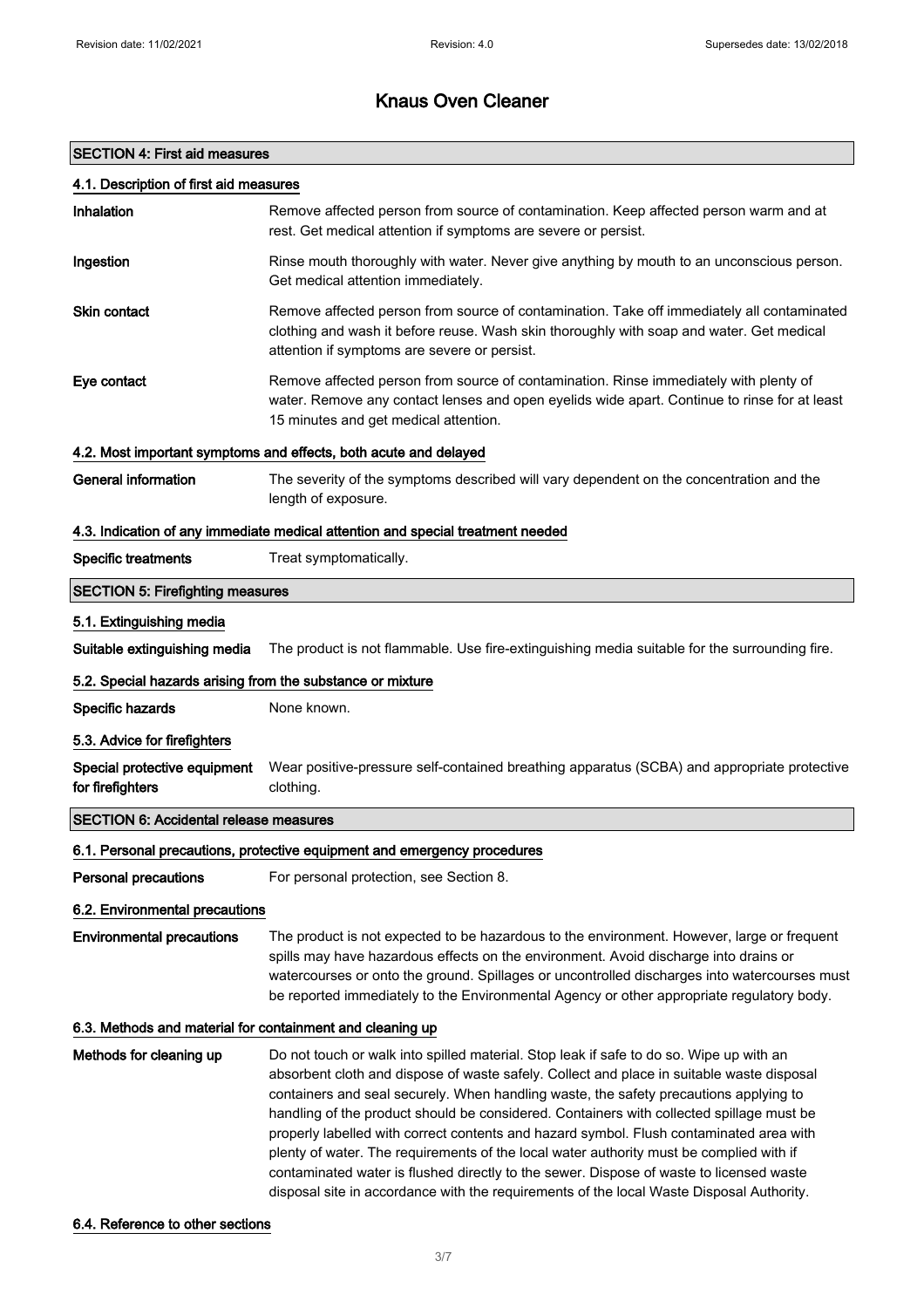| Reference to other sections                                | For personal protection, see Section 8. See Section 11 for additional information on health<br>hazards. For waste disposal, see Section 13.                                                                                              |  |
|------------------------------------------------------------|------------------------------------------------------------------------------------------------------------------------------------------------------------------------------------------------------------------------------------------|--|
| <b>SECTION 7: Handling and storage</b>                     |                                                                                                                                                                                                                                          |  |
| 7.1. Precautions for safe handling                         |                                                                                                                                                                                                                                          |  |
| Usage precautions                                          | Read label before use. Good personal hygiene procedures should be implemented. Handle all<br>packages and containers carefully to minimise spills. Avoid contact with skin, eyes and<br>clothing.                                        |  |
|                                                            | 7.2. Conditions for safe storage, including any incompatibilities                                                                                                                                                                        |  |
| <b>Storage precautions</b>                                 | Store in tightly-closed, original container in a dry, cool and well-ventilated place.                                                                                                                                                    |  |
| 7.3. Specific end use(s)                                   |                                                                                                                                                                                                                                          |  |
| Specific end use(s)                                        | The identified uses for this product are detailed in Section 1.2.                                                                                                                                                                        |  |
| <b>SECTION 8: Exposure controls/Personal protection</b>    |                                                                                                                                                                                                                                          |  |
| 8.1. Control parameters                                    |                                                                                                                                                                                                                                          |  |
| 8.2. Exposure controls                                     |                                                                                                                                                                                                                                          |  |
| Protective equipment                                       |                                                                                                                                                                                                                                          |  |
|                                                            |                                                                                                                                                                                                                                          |  |
| Appropriate engineering<br>controls                        | Provide adequate ventilation. Observe any occupational exposure limits for the product or<br>ingredients.                                                                                                                                |  |
| Eye/face protection                                        | Wear eye protection.                                                                                                                                                                                                                     |  |
| Hand protection                                            | Wear protective gloves.                                                                                                                                                                                                                  |  |
| Other skin and body<br>protection                          | Provide eyewash station and safety shower. Wear appropriate clothing to prevent any<br>possibility of skin contact.                                                                                                                      |  |
| Hygiene measures                                           | Do not eat, drink or smoke when using this product. Wash hands thoroughly after handling.<br>Wash promptly with soap and water if skin becomes contaminated. Take off immediately all<br>contaminated clothing and wash it before reuse. |  |
| <b>Respiratory protection</b>                              | If ventilation is inadequate, suitable respiratory protection must be worn. Respirator selection<br>must be based on exposure levels, the hazards of the product and the safe working limits of<br>the selected respirator.              |  |
| <b>Environmental exposure</b><br>controls                  | Keep container tightly sealed when not in use.                                                                                                                                                                                           |  |
| <b>SECTION 9: Physical and chemical properties</b>         |                                                                                                                                                                                                                                          |  |
| 9.1. Information on basic physical and chemical properties |                                                                                                                                                                                                                                          |  |
| Appearance                                                 | Clear liquid.                                                                                                                                                                                                                            |  |
| Colour                                                     | Colourless.                                                                                                                                                                                                                              |  |
| Odour                                                      | No characteristic odour.                                                                                                                                                                                                                 |  |
| pH                                                         | pH (concentrated solution): 7.5 - 9.5                                                                                                                                                                                                    |  |

| Relative density | 1.01 - 1.03 @ 20 $^{\circ}$ C |
|------------------|-------------------------------|
| Solubility(ies)  | Soluble in water.             |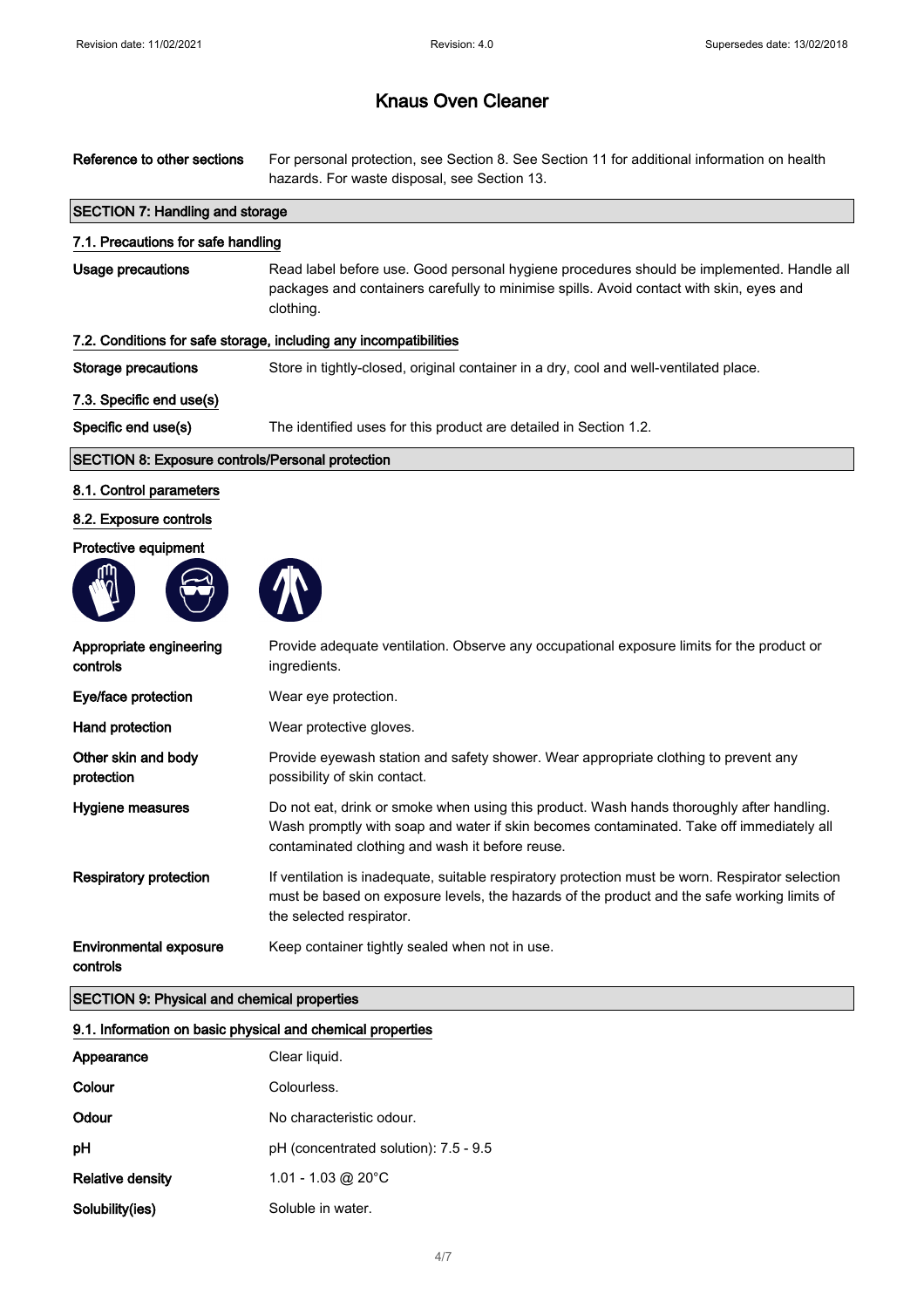#### 9.2. Other information

| <b>SECTION 10: Stability and reactivity</b>  |                                                                                                                                                                                 |  |
|----------------------------------------------|---------------------------------------------------------------------------------------------------------------------------------------------------------------------------------|--|
| 10.1. Reactivity                             |                                                                                                                                                                                 |  |
| Reactivity                                   | There are no known reactivity hazards associated with this product.                                                                                                             |  |
| 10.2. Chemical stability                     |                                                                                                                                                                                 |  |
| <b>Stability</b>                             | Stable at normal ambient temperatures and when used as recommended.                                                                                                             |  |
| 10.3. Possibility of hazardous reactions     |                                                                                                                                                                                 |  |
| Possibility of hazardous<br>reactions        | None known.                                                                                                                                                                     |  |
| 10.4. Conditions to avoid                    |                                                                                                                                                                                 |  |
| <b>Conditions to avoid</b>                   | Avoid exposure to high temperatures or direct sunlight.                                                                                                                         |  |
| 10.5. Incompatible materials                 |                                                                                                                                                                                 |  |
| <b>Materials to avoid</b>                    | None known.                                                                                                                                                                     |  |
| 10.6. Hazardous decomposition products       |                                                                                                                                                                                 |  |
| Hazardous decomposition<br>products          | None known.                                                                                                                                                                     |  |
| <b>SECTION 11: Toxicological information</b> |                                                                                                                                                                                 |  |
| 11.1. Information on toxicological effects   |                                                                                                                                                                                 |  |
| Inhalation                                   | Gas or vapour in high concentrations may irritate the respiratory system.                                                                                                       |  |
| Ingestion                                    | Ingestion may cause severe irritation of the mouth, the oesophagus and the gastrointestinal<br>tract.                                                                           |  |
| <b>Skin contact</b>                          | May cause irritation.                                                                                                                                                           |  |
| Eye contact                                  | This product is strongly irritating to the eyes. Prolonged contact may cause burns.                                                                                             |  |
| <b>SECTION 12: Ecological information</b>    |                                                                                                                                                                                 |  |
| Ecotoxicity                                  | The product is not expected to be hazardous to the environment.                                                                                                                 |  |
| 12.1. Toxicity                               |                                                                                                                                                                                 |  |
| <b>Toxicity</b>                              | Any effect from spillages are likely to be minimal due to the dilute nature of the product.<br>However, large or frequent spills may have hazardous effects on the environment. |  |
| 12.2. Persistence and degradability          |                                                                                                                                                                                 |  |
|                                              | Persistence and degradability The product is expected to be biodegradable.                                                                                                      |  |
| 12.3. Bioaccumulative potential              |                                                                                                                                                                                 |  |
| <b>Bioaccumulative potential</b>             | The product does not contain any substances expected to be bioaccumulating.                                                                                                     |  |
| 12.4. Mobility in soil                       |                                                                                                                                                                                 |  |
| <b>Mobility</b>                              | The product is soluble in water.                                                                                                                                                |  |
| 12.5. Results of PBT and vPvB assessment     |                                                                                                                                                                                 |  |
| Results of PBT and vPvB<br>assessment        | This product does not contain any substances classified as PBT or vPvB.                                                                                                         |  |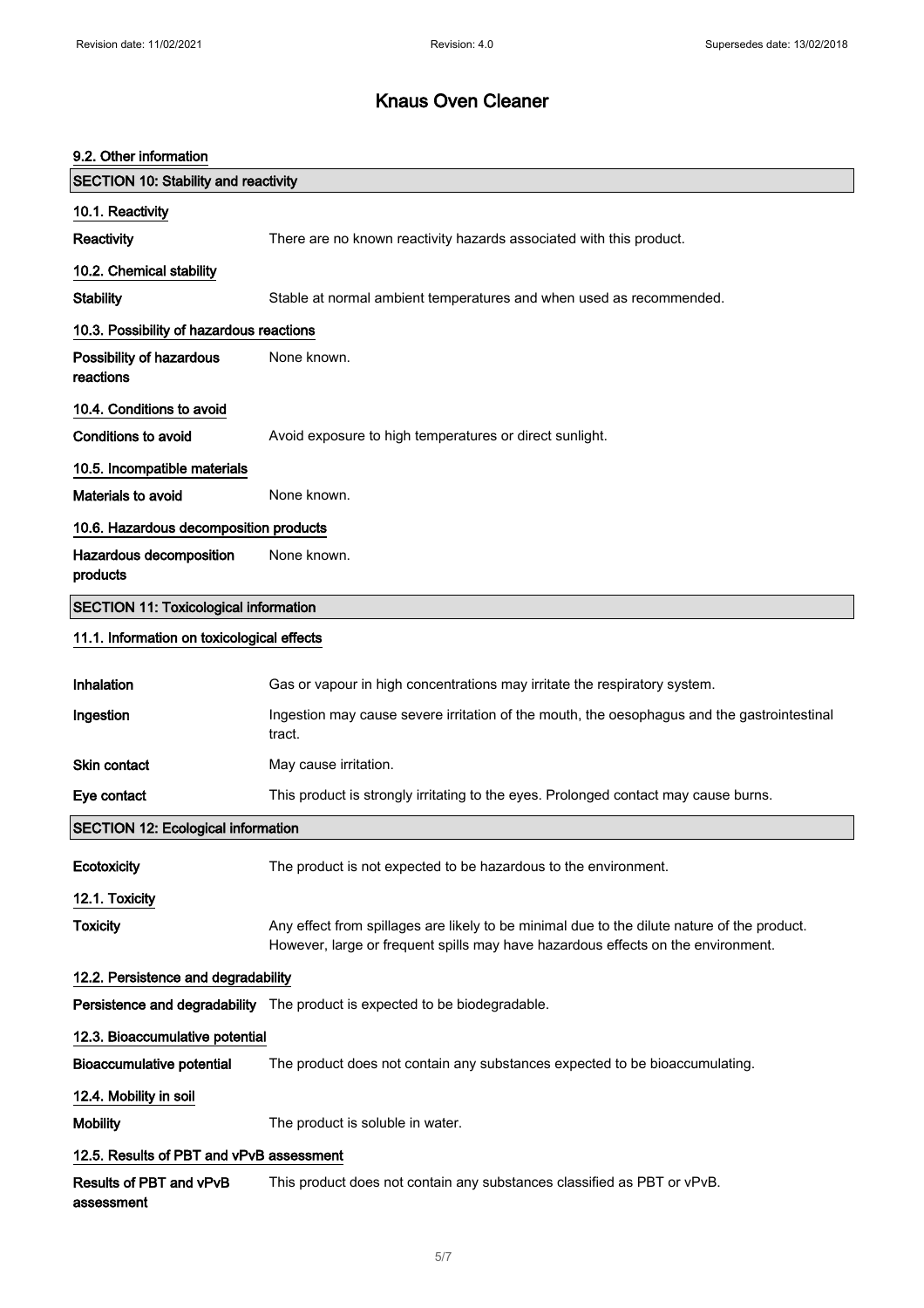#### 12.6. Other adverse effects

| Other adverse effects                      | None known.                                                                                                                    |
|--------------------------------------------|--------------------------------------------------------------------------------------------------------------------------------|
| <b>SECTION 13: Disposal considerations</b> |                                                                                                                                |
| 13.1. Waste treatment methods              |                                                                                                                                |
| General information                        | Care should be taken when handling emptied containers that have not been thoroughly<br>cleaned or rinsed out.                  |
| Disposal methods                           | Dispose of waste to licensed waste disposal site in accordance with the requirements of the<br>local Waste Disposal Authority. |
| <b>SECTION 14: Transport information</b>   |                                                                                                                                |

General The product is not covered by international regulations on the transport of dangerous goods (IMDG, IATA, ADR/RID).

#### 14.1. UN number

Not applicable.

#### 14.2. UN proper shipping name

Not applicable.

### 14.3. Transport hazard class(es)

No transport warning sign required.

#### 14.4. Packing group

Not applicable.

#### 14.5. Environmental hazards

Environmentally hazardous substance/marine pollutant No.

#### 14.6. Special precautions for user

Not applicable.

### 14.7. Transport in bulk according to Annex II of MARPOL and the IBC Code

Transport in bulk according to Not applicable. Annex II of MARPOL 73/78 and the IBC Code

### SECTION 15: Regulatory information

#### 15.1. Safety, health and environmental regulations/legislation specific for the substance or mixture

| <b>National regulations</b> | Control of Substances Hazardous to Health Regulations 2002 (as amended).              |
|-----------------------------|---------------------------------------------------------------------------------------|
|                             | Dangerous Substances and Explosive Atmospheres Regulations 2002.                      |
|                             | EH40/2005 Workplace exposure limits.                                                  |
|                             | Health and Safety at Work etc. Act 1974 (as amended).                                 |
|                             | The Carriage of Dangerous Goods and Use of Transportable Pressure Equipment           |
|                             | Regulations 2009 (SI 2009 No. 1348) (as amended) ["CDG 2009"].                        |
|                             | The Chemicals (Hazard Information and Packaging for Supply) Regulations 2009 (SI 2009 |
|                             | No. 716).                                                                             |